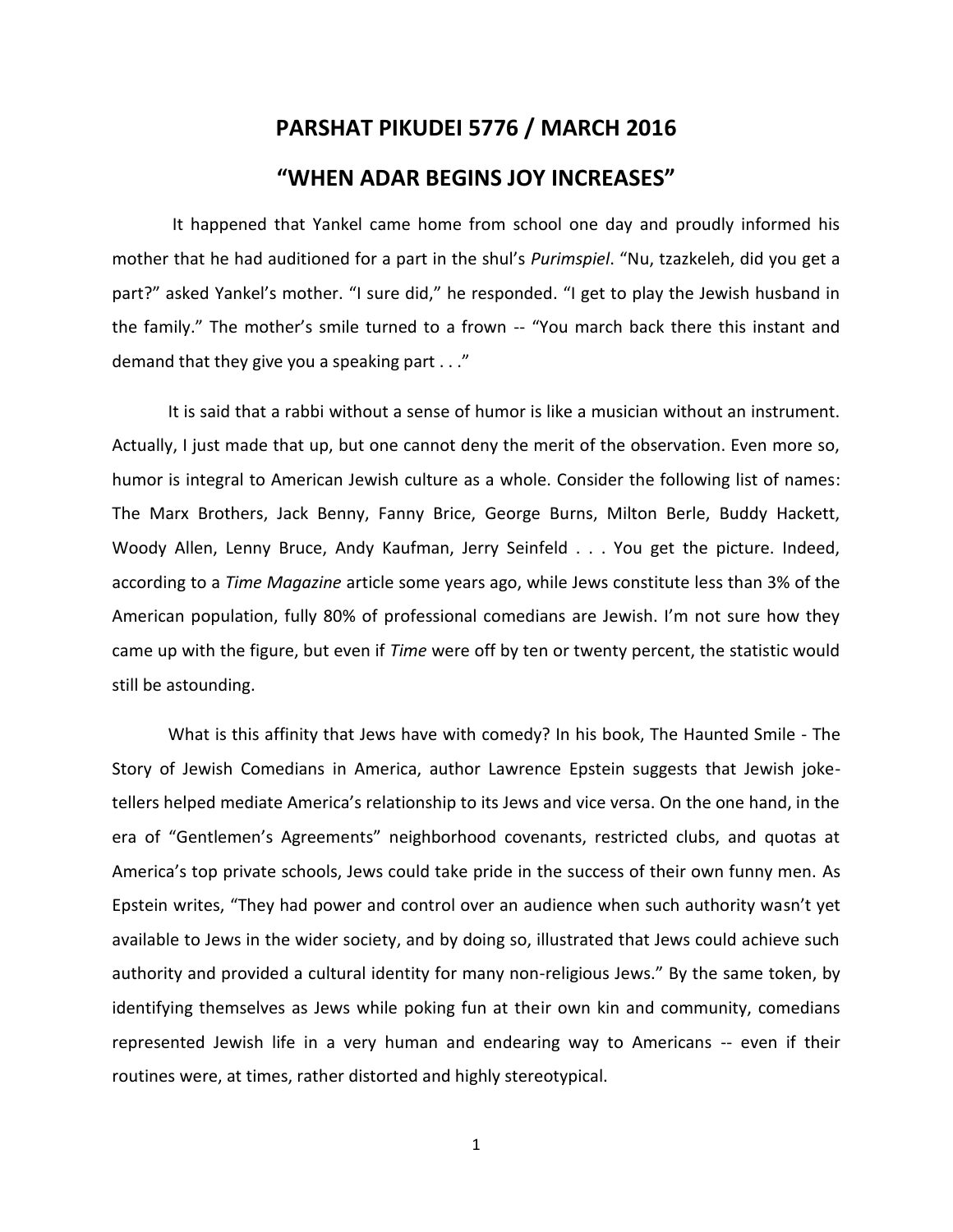Epstein's argument is a very credible one. Consider the cultural distance between Irving Berlin's White Christmas and Adam Sandler's Hanukkah Song, a ditty familiar to as many non-Jews as Jews, and you will grasp the dramatic changes in American Jewish life of the last two generations. Think about Lenny Bruce's famous monologue in which Count Basie, Ray Charles, pumpernickel and black cherry soda rated as Jewish, while Eddie Cantor, lime Jell-O and Kool-Aid were defined as goyish, and you'll find yet another example of America's embrace of Jews, and vice versa. That today the English language on this side of the Atlantic is saturated with scores of Yiddish words such as *nudnik*, *shmutz*, *shlep*, *yutz*, *tzurIs*, *shlemiel*, and even a nonexistent Yiddish word like verklempt, courtesy of Gentile comedian Mike Meyers, was not the work of rabbis and scholars; it was the achievement of joke-tellers.

Humor has been a part of Jewish life as long as there have been Jews. Journey back two millennia and you will find the literature of the rabbis suffused with parody and punning, humor and wit. The Talmud reports that when the 4th century C.E. sage Rabbah began a discourse, "He would first offer humorous observations to amuse his colleagues, and only then commence his lecture in earnest" (B. Pesahim 117a). Yet another Talmudic source quotes an authority no less than Elijah the Prophet, who said that jesters are worthy of the World-to-Come because they bring cheer to people, and defuse ill-will through humor (B. Ta'anit 22a).

None of this is surprising, for if we return to the very dawn of our existence, we find that Abraham and Sarah, the progenitors of Jewish peoplehood, chose to name their heir Yitzhak, "one who laughs." Throughout the ages as children of Abraham and Sarah, laughter has been no less a part of our birthright than the soil of the Promised Land. Indeed, unlike our ancestral homeland, we were able to bring laughter with us into exile.

Why is humor so important to us as Jews? To answer the question one must first consider the nature of Jewish humor. The term itself is rather telling, for it presumes the existence of a cultural genre that can be so labeled. I have yet to hear anyone talk about Christian or Muslim humor as a cohesive literary tradition with its own aesthetic. But the phrase "Jewish humor" is one we take for granted; there is something that makes Jewish joke-telling unique. Jewish humor isn't about subject matter. A Jewish joke can involve naive and innocent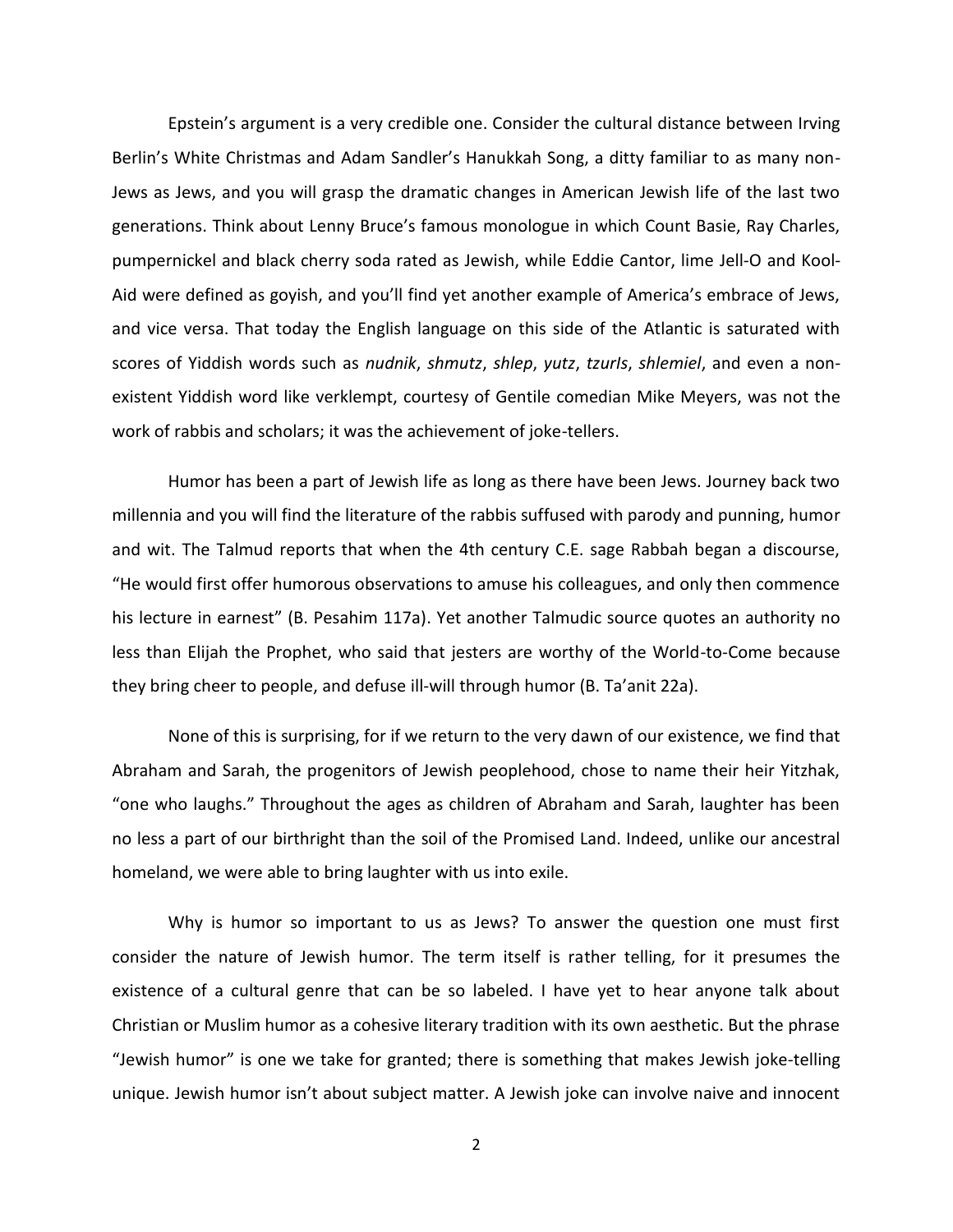souls or cynical and grasping materialists; it can focus on food, digestion, money, professions, education, illness--real and imagined, or one's in-laws. It can poke fun at men or women, ignorance or erudition. No, the essence of Jewish humor is not what it jokes about, but how.

When Iran announced a few years ago that it would hold a contest for the most anti-Semitic cartoon, Israeli cartoonists Eyal Zusman and Amitai Sandy responded with a countercontest all their own. In a press release they stated, "We'll show the world we can do the best, sharpest, most offensive Jew-hating cartoon ever published. No Iranian will beat us on our home turf."

*That* is the essence of Jewish humor. It is the old Jewish fellow who has taken to reading the Neo-Nazi press because it makes him feel better to know that Jews control the world; it is the joke about the Israeli who is captured by cannibals and, being granted one last wish begs that they beat him viciously, after which he reveals a concealed weapon and shoots his attackers, later explaining to a puzzled onlooker that had he not allowed them to beat him first he might be accused of aggression.

One of the most incredible aspects of the Shoah was the ability of Jews themselves to use humor as a survival tool in face of the most indescribable evil of all recorded history. The laughter was bitter, but it gave the lie to the Nazis' claim that they could destroy the Jewish spirit. Jewish bodies, they could destroy; but not the Jewish soul.

In Auschwitz the various swamp like paths that served as thoroughfares all had names: Goering Strasse, Goebbels Allee. Whenever Jewish prisoners reached the locale known as Hitlerplatz, they would respond, "Amen," punning on the fact that "Hitler Place" in German also means "Hitler, drop dead!" in Yiddish. The inmates of the camps would also tell a story about the S.S. officer who gave a woman one chance to save her child 3 from death. "I have a glass eye," the Nazi told the distraught mother," One that is so perfectly matched with my natural eye as to be virtually indistinguishable. If you can tell me which is the glass one, I will spare your child." The woman looked at the officer's face and immediately identified the man's left eye as the false one. The S.S. officer was taken aback. "You are right, but how did you know?" The woman's answer: Your left eye is softer and more compassionate.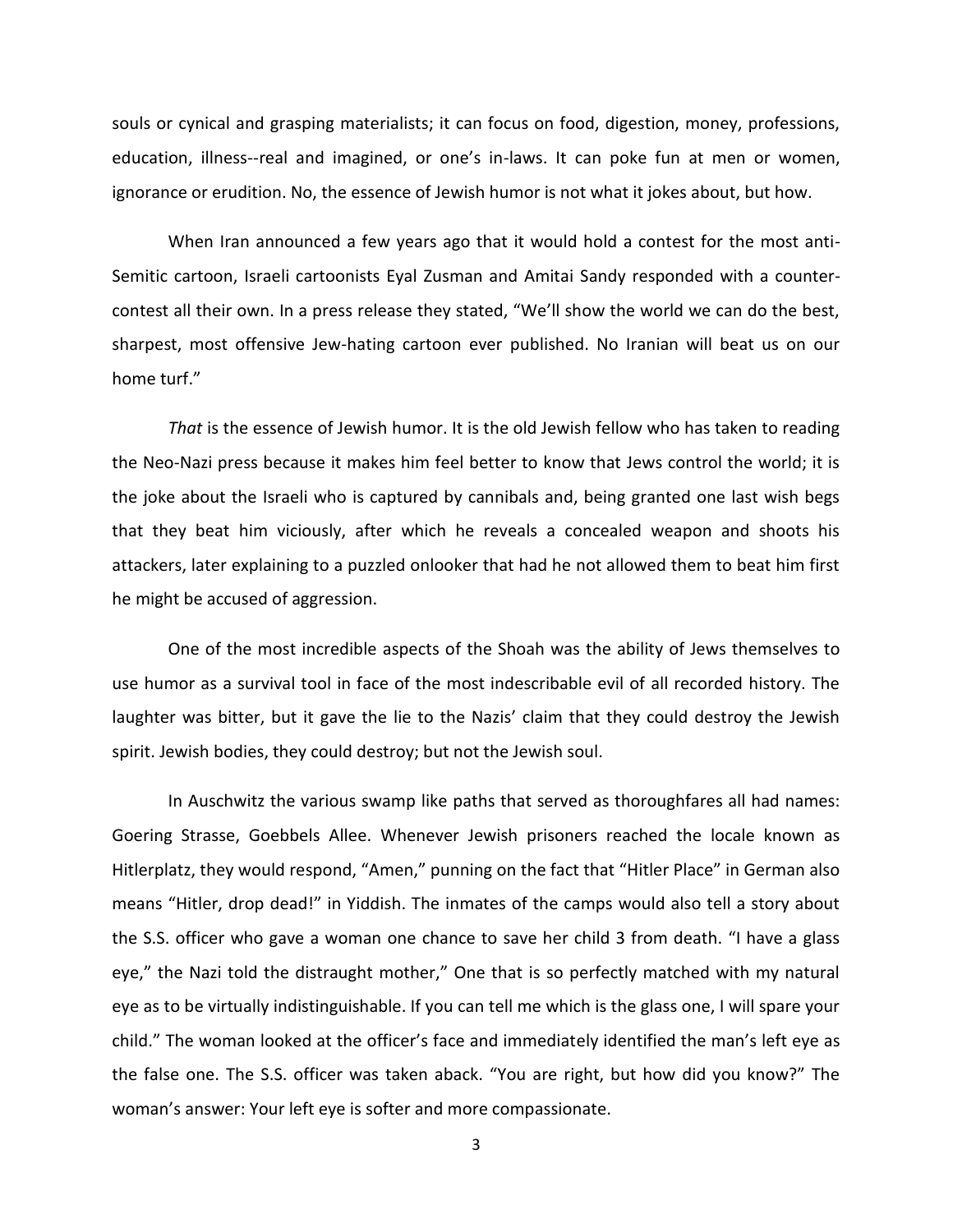The humor of the Shoah, as indeed all Jewish humor in its most religious sense speaks the language of faith. It affirms a belief in our ability to transcend and overcome the obstacles in our path. It is a statement of spiritual strength, for as long as we laugh, our enemies cannot destroy us. In Judaism humor is a defense against despair, which according to one of the great Hasidic masters of the late 18th century, the Bratzlaver Rebbe, was the root of all estrangement from God.

Humor is also a path to God. To laugh at something is to recognize its limits, its boundaries. Humor shatters a variety of idols -- be they our leaders, our enemies, our own foibles. Only God is absolute. All Jewish humor points to the fact that nothing else in this universe even comes close.

Yesterday we entered the month of Second Adar on the Hebrew calendar. According to the Talmud, "When Adar enters, joy is increased." Though every Jewish holiday, even Yom Kippur, partakes of a joyous character, Purim has a dimension of merriment that no other observance on the calendar can touch. Parodies and pranks, jokes and spoofs, costumes and tippling, a veritable Jewish *Mardi Gras*, if you will.

But the story of Purim has a dark side. Each year on *Shabbat Zakhor*, the weekend before Purim, we read of the Amalekites who sought to destroy Israel for no reason than pure hatred and draw a lineal connection between the biblical narrative and Haman, and from Haman down to our own day. Each year, the celebration is preceded by Ta'anit Esther, the fast that reminds us how perilously close we came to utter destruction. We read the story and listen to the twists and turns of the plot, the close calls, the times when Mordecai and Esther happened to be in the right place at the right time, or that Haman thankfully happened to be in the wrong place at the right time.

But Purim is not Passover. There are no divinely-inflicted plagues, no dramatic parting of the sea, no mighty hand and outstretched arm. We believe in God's hidden hand in our salvation, but we are keenly aware that in every age we dance on the edge of a volcano.